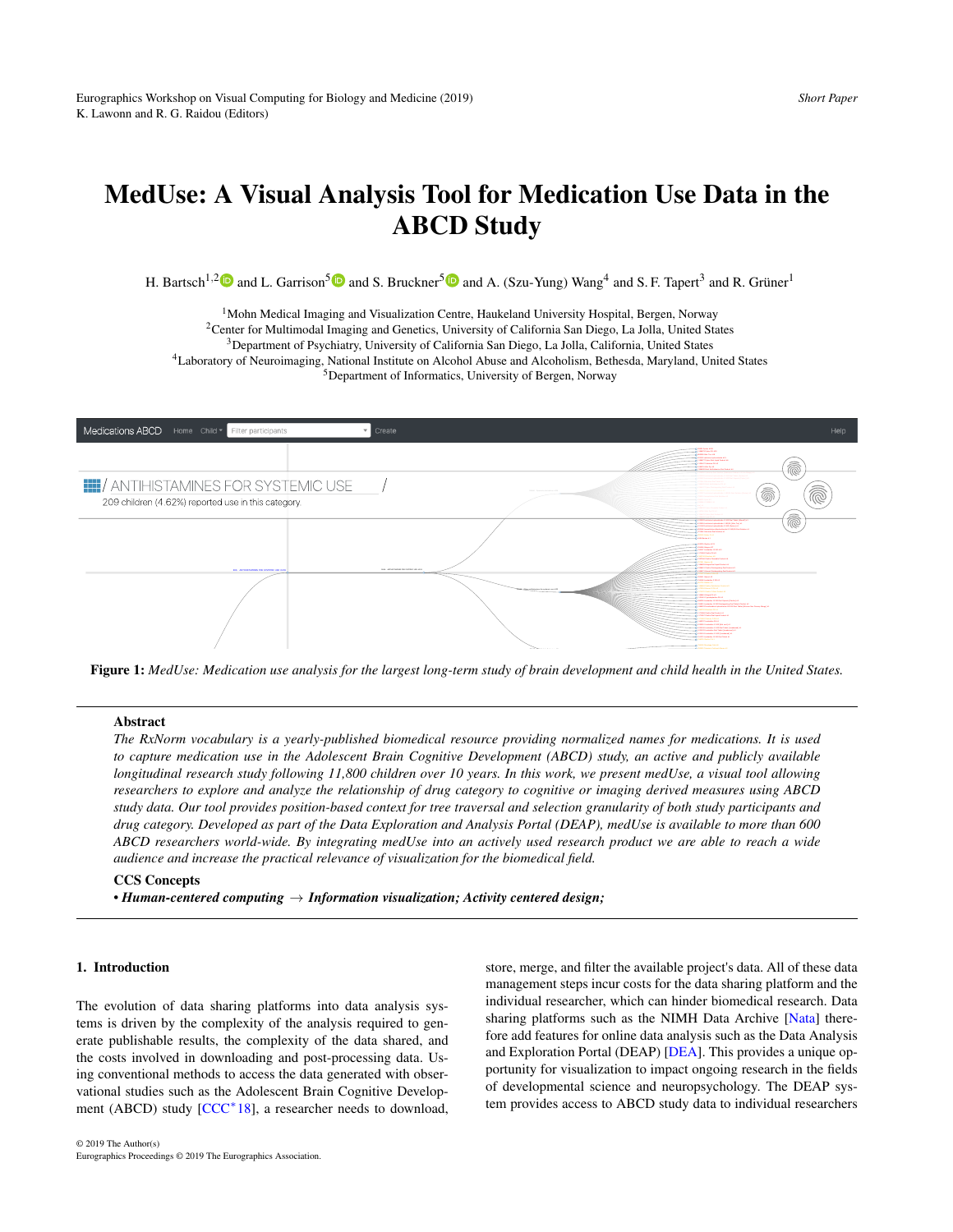<span id="page-1-1"></span>

<span id="page-1-0"></span>Figure 2: *ABCD medication use data organized by medUse. The data is separated into medications recognized by ATC. Individual ATC levels are marked as L1 through L4. The label* RxNorm *indicates the position of the captured medication names in RxNorm nomenclature.*

and performs direct hypothesis tests. Its modular design and large user base provides a unique opportunity for new visual analysis tools to be tested by the scientific community. In this work we have extended DEAP, creating the first visualization-based application focusing on the exploration of medication use data collected by the ABCD study, a long-term study of brain development and child health in the United States, collecting longitudinal data from 11,878 children. This data resource includes current medication use and medication use by the mother during pregnancy captured in parent questionnaires as structured medication names from the RxNorm vocabulary [\[U.S11\]](#page-4-3). This data is shared annually as a spreadsheet with collected medication identifiers and names as columns per participant [\[ABC\]](#page-4-4).

The objective of medUse is to a) enable the user of the ABCD study to interactively browse the RxNorm coded medication use data using a meaningful level of abstraction and to b) allow the user to create novel scores that sum over the individual medication entries and integrate into the DEAP system as first-class scores.

## 2. Related Work

The literature on tree visualization is extensive and mainly focused on the effective use of space [\[KHL](#page-4-5)<sup>∗</sup> 07]. Separated into space filling and node-linked visualization methods these algorithms use a wide range of visual organizational principles such as 2D or 3D embedding [\[DE01\]](#page-4-6), distortions [\[LRP95\]](#page-4-7), rectangular [\[SCF11\]](#page-4-8), radial, or

spiral arrangements [\[Sch11,](#page-4-9) [Cui\]](#page-4-10) with the goal to produce visually pleasing graphical representations.

Space filling visualizations such as treemaps [\[Shn92\]](#page-4-11) are more space conserving compared to many node-linked methods. They are well suited for displaying information located at the leaf nodes of the hierarchy [\[GBP02\]](#page-4-12), but they are more difficult to use for the task of selecting non-leaf nodes in large trees. Selection and navigation between neighboring nodes in the tree can result in focus movements in both horizontal and vertical planes with distance as the conserved organizational principle. Treemaps can be adjusted to allow for parent labels to be displayed [\[LMS](#page-4-13)<sup>\*</sup>18, KH14] but examples presented in those implementations suggest that they are more tailored for short labels. Support for a focused display of labels at different scales has been suggested [\[KvK](#page-4-15)<sup>∗</sup> 19]. Using camera distance and occlusion to selectively show and position hierarchical labels of multi-instance objects for volumetric displays.

Focus and context approaches have been suggested to help users to show particular tree nodes while providing context for the placement of the node in the hierarchy [\[LRP95,](#page-4-7) [SCF11\]](#page-4-8). The 2D distortion introduced to highlight a focus point in the graph can be severe and require global changes in the visual representation during navigation. Focus and context approaches can also be applied to more traditional approaches for displaying large hierarchical structures such as indented lists  $[SQX^*06]$  $[SQX^*06]$ . The large available horizontal space is ideal for longer node names but is more difficult for the user to navigate and highlight the current location without extensive mouse or keyboard interactions.

The RxNav browser is a web application for exploring the RxNorm and ATC classification schemes [\[ZBKN06\]](#page-4-17). The software supports a *class view* visualization that supports zoom and pan after searching for a specific medication name. Only a single parent chain from a single medication is displayed. Navigation to neighboring nodes is cumbersome as it involves repeated folding operation using drop-down menus. The tool does not allow the user to visualize medication data for a study cohort. An interesting service that allows computations on study cohort data is RxMix [\[PMNB13\]](#page-4-18). RxMix provides a graphical user interface to compose medication data specific processing pipelines. Applied to user-provided lists of medications such a pipeline can, for example, translate between different medical nomenclatures.

## 3. Tasks

A typical analysis using the ABCD data resource would look at medication use behavior or psychological and cognitive side effects of classes of medications. Assigning the class labels to each participant in the cohort the researcher compares multi-dimensional class assignments statistically. For example, if there is a correlation between the reported use of ADHD medications and a cognitive outcome measure that correlates with attention or short-term memory. The large number of similar prescriptions and brand and generic versions of the same drug requires significant effort and expertise for the researcher to derive medication classes for such a system level analysis. For ADHD related medications, for example, our tool reports that there are 53 individual medications selected by the parents. As the study includes healthy kids, a large number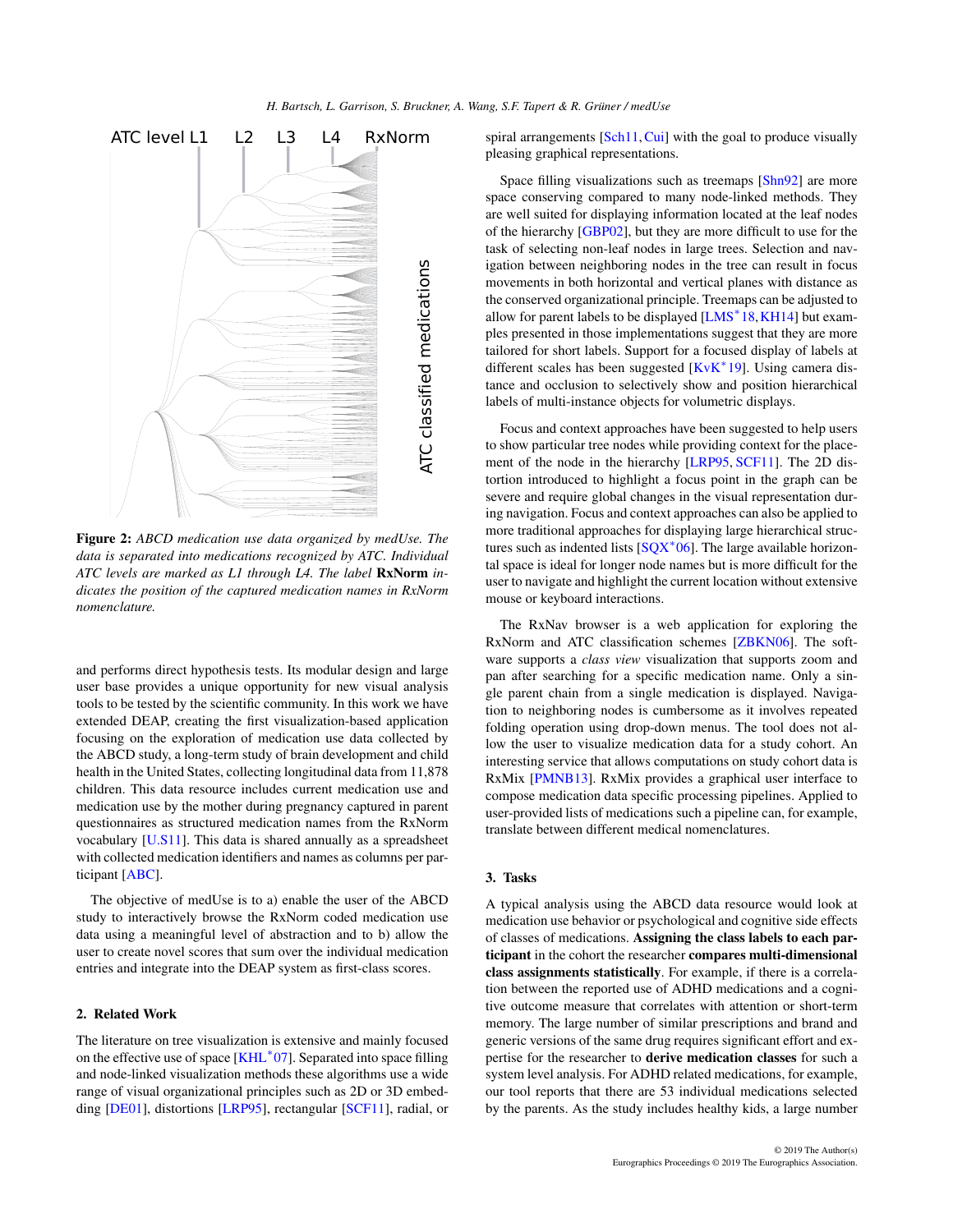<span id="page-2-1"></span>Table 1: *ACT classification for the medication Adderall by organ system, therapeutic use, pharmacological subgroup, and chemical subgroup. An additional ATC level* 5 *for chemical substances is not used to simplify the overall tree layout.*

<span id="page-2-0"></span>

| level          | principle use            | class id        | node name                                                      |
|----------------|--------------------------|-----------------|----------------------------------------------------------------|
|                | root<br>drug in ATC      |                 | <b>Medications</b><br>Anatomical Therapeutic Chemical (ATC1-4) |
|                | organ system             | -N              | Nervous System                                                 |
| 2              | therapeutic subgroup     | N <sub>06</sub> | Psychoanaleptics                                               |
| 3              | pharmacological subgroup | N06B            | Psychostimulants, Agents used for ADHD and Nootropics          |
| $\overline{4}$ | chemical subgroup        | N06BA           | Centrally acting sympathomimetics                              |
| <b>RxNorm</b>  | ABCD captured medication | 84815           | Adderall                                                       |

of research topics would benefit from the inclusion of medication data. The effort required to generate, document and update these manual classifications prompted the development of our medUse application.

## 4. Approach

To support research in the field of developmental science and neuropsychology we selected the Anatomical Therapeutic Chemical Classification System (ATC) [\[Wor\]](#page-4-19), an ontology that provides information to group individual medications hierarchically by organ system, the mechanism of action or therapeutic use, and by pharmacological and chemical subgroup (see [Table 1\)](#page-2-0).

The ATC classification system provides a fixed depth of five hierarchy levels. We introduce one additional level to include the more than 800 observed RxNorm medication types in Figure [2.](#page-1-0) Using a data-driven generation of the medication class hierarchy we limit the ATC classifications to entries that have at least one reported medication use in the selected group of study participants. For medication items that belong to multiple ATC classes the specific therapeutic use is unclear, so we use multiple assignments to allow for a correct statistical coverage of the multiple choices. This approach leads to a combined tree with more than 1,000 nodes and an average branching factor of 24 (see [Figure 2\)](#page-1-0).

For visualization-naive users, the main target group of medUse, we developed a four-point navigation paradigm to guide navigation. This allows for more control by separating movements in the horizontal direction to indicate class specificity from movement vertically in the tree to select alternative drug classes at the same specificity (Figure [3\)](#page-3-0). To support class comparison across different branches we changed the default navigation strategy, allowing users to move between branches using the Up and Down arrow navigation (see example in [Figure 3\)](#page-3-0). Each branching node also tracks the last navigation choice as the user traverses the tree (right to left). If the navigation direction is reversed, the previously recorded choice is selected during tree traversal. Both of these changes increase saliency of user choice and can prevent feelings of being lost after navigation steps. Overall, this four-point navigation system supports the user in recovering already visited nodes in the tree. Limiting the mental load required to perform the task medUse attempts to improved the overall user satisfaction. For experienced users we also included a full text search as a drop-down option. This allows them to navigate quickly to a specific location, providing a

method to ignore hierarchical information and instead search for keywords found in node descriptions. Our application supports all combinations of the available navigation modes i) mouse/touch, ii) keyboard/cursor, and iii) text searches and updates all components of the user interface accordingly for maximum view flexibility.

Based on its intended use, one medication item is always displayed in the center of the screen. From there it can be exported as a binary classification vector coding 1 for study participants at a given visit that had at least one medication use reported for the class and 0 otherwise. With the integration of medUse into the DEAP application this new data vector becomes part of the ABCD study data and is available in the statistical modules of DEAP.

An active class level removes the need for frequent mouse clicks to select a new level for inspection and provides automatic updates of context information during all navigation steps. The information presented includes access to online documentation as well as textual and visual summary information for the number of participants selected by the current class, as depicted in Figure [1](#page-0-0) and using color to indicate the current class level. This allows the user to easily judge the specificity of the selection during the navigation step. Sorting the branches of the tree by the number of the participants reporting drug use, the most frequent used medication class appears near the top of the tree, whereas less frequently used medications are grouped closer to the bottom. Navigation from parent nodes to child nodes favors the top branches with the most frequently reported medication classes. The height of the selected location in the medication tree therefore has meaning in the context of the user task of finding an appropriate class for analysis.

### 4.1. Implementation

MedUse is implemented as a single-page web-application utilizing the DEAP user authentication and authorization framework. This ensures that users with valid access to the project data also have access to the application. The integration as a DEAP component allows the application to focus on a single workflow leading to a cleaner interface design. Other DEAP components are contacted by medUse to add derived data to the data dictionary and saving co-variate data accessible to the statistical analysis tool.

Whereas access to the study data is provided by the DEAP framework, the hierarchical ATC data is downloaded from the National Library of Medicines ATC web-API [\[Natb\]](#page-4-20) as JSON encoded text and cached by the user's client browser to improve the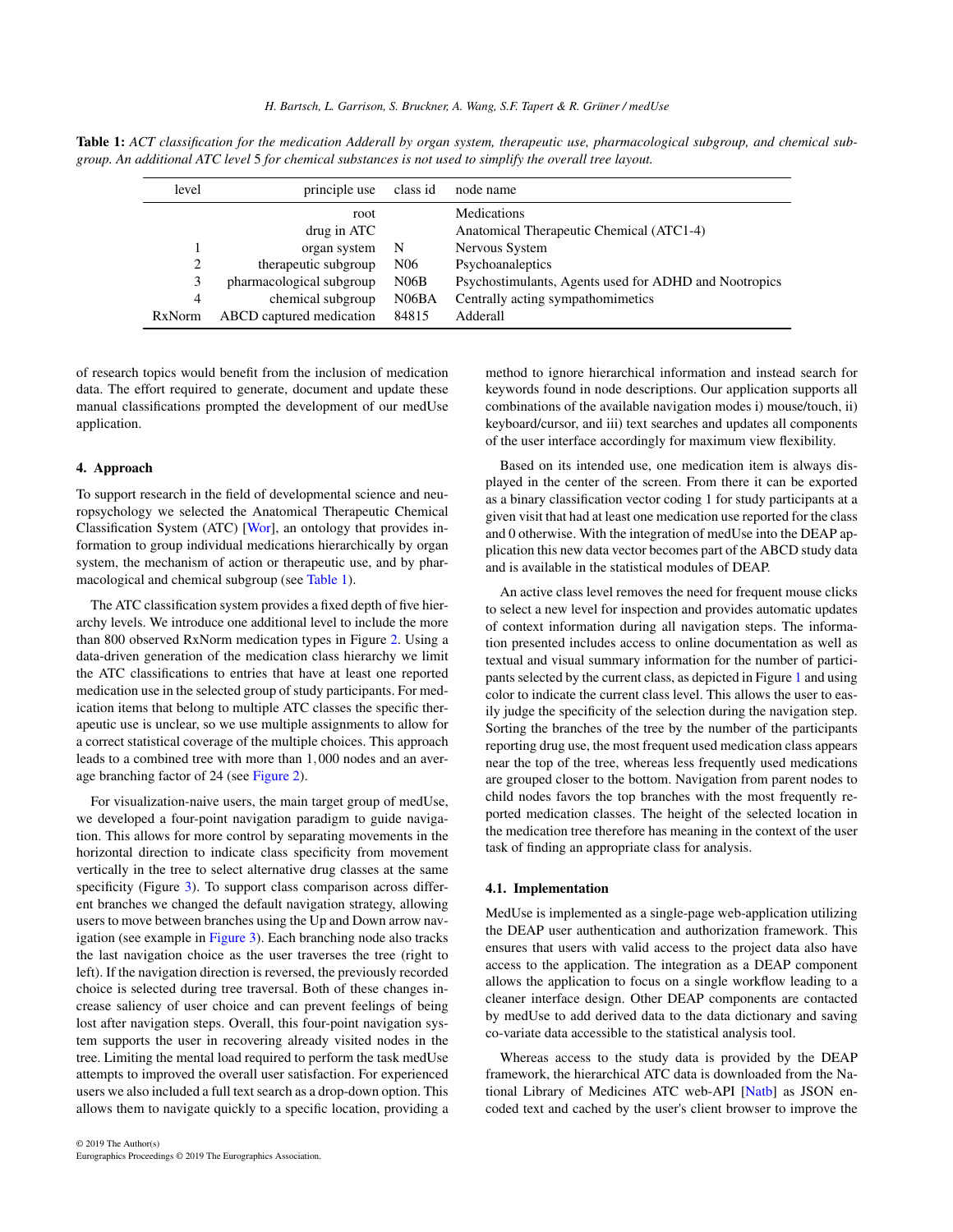<span id="page-3-1"></span>

<span id="page-3-0"></span>Figure 3: *(Top) Example focus information for Melatonin linking to search field and list of alternative uses and touch/mouse enabled four-point navigation fields (right). (Bottom) Navigation example omitting the display of actual node labels for clarity. Current location is marked with (+). The four node-linked neighboring positions in the tree are* L*eft (level L2),* R*ight (e.g. R*1*, L4), and* D*own (L3). The* U*p position (L3) is local only relative to the selected ATC level 3, but not local given the ATC hierarchy.*

startup time of the application. All data manipulations are implemented client-side in JavaScript. This limits the requirements on the DEAP server infra-structure and allows the application to scale to a large number of simultaneous users. The tree visualization is implemented using the D3.js library [\[BOH11\]](#page-4-21). Focus-level information was added as additional HTML/CSS elements placed on top of the tree at a fixed screen location. During navigation the focus level information is updated and the tree view moves so that the new selection is in the center of the browser window. Animations are used to move the tree improving the user's location awareness.

### 5. User Study and Feedback

To test the usability of the application we asked 3 researchers to participate in a user test. They were familiar with the DEAP analysis system but unfamiliar with medUse. They had varying levels of expertise in analyzing medication use data. We instructed them to create a regression model analyzing the effects of brain structures on cognitive measures while correcting for reported medication use related to attention deficit hyperactivity disorder (ADHD). The task required them to create the summary measure for ADHD medication in medUse and to use the generated score in another DEAP application. All users did understand the hierarchical visualization using a node-linked tree and appreciated the level of detail it provides for individual medications in relation to the therapeutical subgroups.

Hypothesis generation in the DEAP statistical analysis involves the combination of multiple measures. We manually reviewed the variability of the user-generated hypotheses and observed a preference of experts for adding medUse generated medication groups at varying levels of specificity. Overall they tended to generate less than 10 alternative analysis models. MedUse supports the documentation of this user choice by generating fixed names for the exported medication use measures based on the name for the node in the tree. Sharing of the hypothesis specification on DEAP is there-

fore sufficient for other users to replicate ABCD findings related to medication use.

Our tool allowed the ABCD test users to visually explore hierarchical relationships on medication use for parents (during pregnancy) and youth by navigating from the most general class (drug/supplement or no-drug) down to individual medications. This is done in the context of a study participant cohort dataset that is interpreted and visualized with the help of the ATC ontology. This is in contrast to many previous approaches on graph visualization for ontological data [\[KHL](#page-4-5)<sup>∗</sup> 07] that focus on the ontology itself, without regard to a specific task in which that ontology is utilized.

Based on results from the user studies medUse is well suited to support visualization naive users in the selection of medication classification groups from the ATC ontology. Users tend to use a single navigation style and readily adopt the four-point navigation using the keyboard without additional training (see user study). Test users not familiar with the nomenclature used to identify medication use data or the classification system for organ specific or therapeutic uses of such medications have nevertheless been able to use medUse successfully. Compared to a manual re-coding of the medication information, the medUse approach is less error prone and can be repeated easily to include other medication classes. MedUse fully automates the mapping of data to the ATC ontology and can be used by users not trained in the classification of individual medications.

# 6. Discussion and Conflusions

MedUse makes assumptions that might limit its use for analyzing other medication related information. First of all, the restriction of only supporting a single classification system limits the choice for the user. One might argue that this reduces researcher degrees of freedom, but this is unhelpful if a required medication grouping is not supported. The application cannot be used to create arbitrary user defined classifications. A possible extension of medUse to support alternative ontologies are possible and requires further discussion. MedUse also limits itself to the display of ontology elements relevant for a specific data set. It cannot be used to explore branches in the ontology that are not supported by the current data in the study. There are also problems associated with the use of the ATC classification. According to the WHO [\[Wor\]](#page-4-19), ATC codes are assigned frequently according to the mechanism of action rather than the therapy. Medication groups can therefore include medicines for different indications, and medicines with similar therapeutic use may be classified in different groups. MedUse tries to support these ambiguities with highlighting multi-use medications.

The need to zoom in order to localize visually the current class in relation to the overall ATC hierarchy can be problematic. At low zoom factors the hierarchy is visible, but font-sizes are scaled down and ATC text entries become unreadable. This favors desktop users with larger screen sizes and is not an issue for users that explore the hierarchy locally at higher zoom factors, or for users that use fulltext search to navigate larger ATC distances in the tree. It would have been possible to add additional visualization components to provide two simultaneous level of detail or geometric distortions, but the benefits of such an addition may not outweigh the risk involved with making the user interface more complex, and therefore